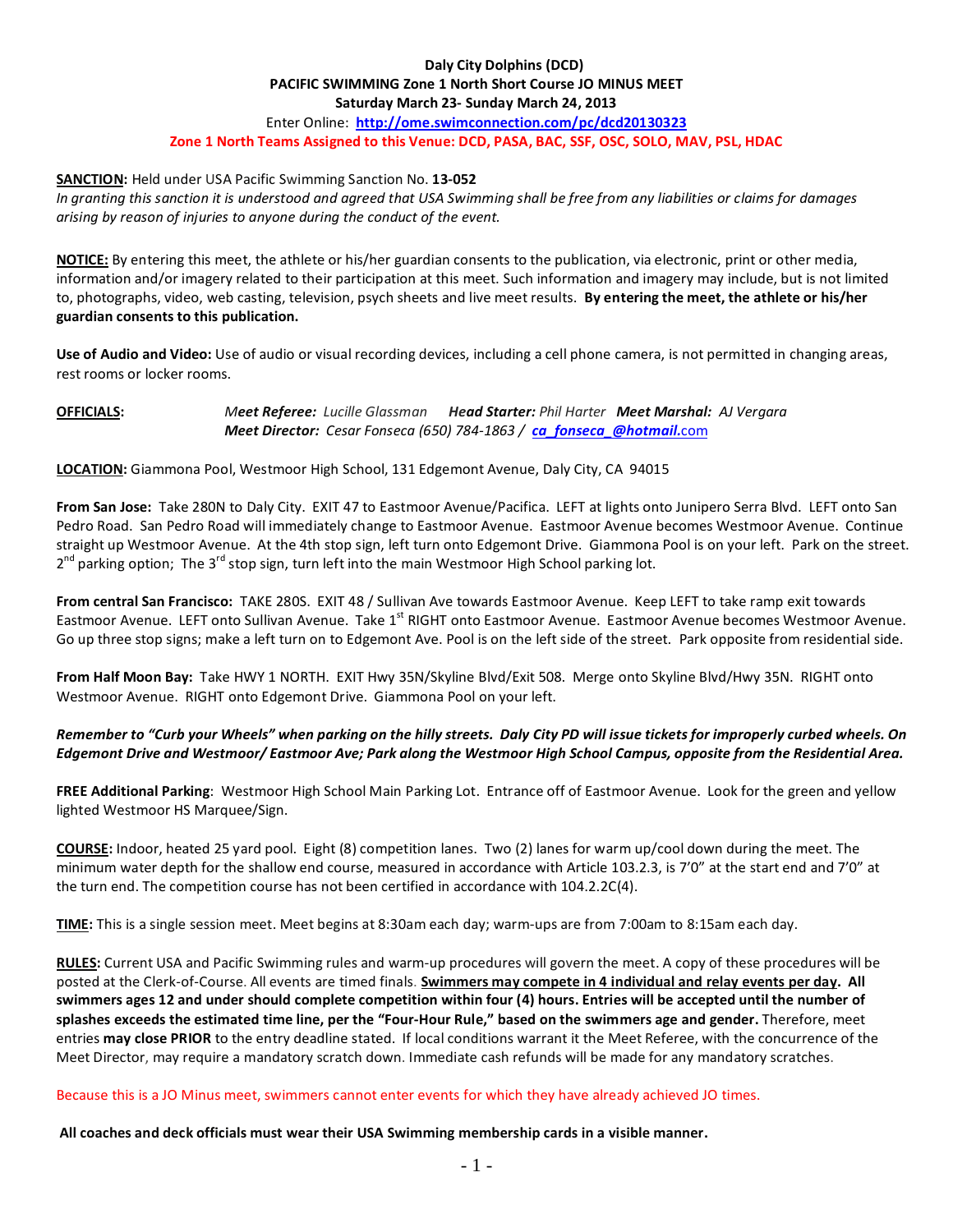**ATTENTION HIGH SCHOOL SWIMMERS (February through May):** If you are a high school swimmer in competition season, you need to be Unattached for this meet. It is the swimmers responsibility to be Unattached from this meet. You can 'un-attach' at the meet, if necessary. This does not apply to swimmers swimming under the rules of the Nevada Interscholastic Activities Association (NIAA).

**Deck Changing:** Except where venue facilities require otherwise, changing into or out of swimsuits other than in locker rooms or other designated areas is not appropriate and is strongly discouraged.

**UNACCOMPANIED SWIMMERS:** Any USAS athlete-member competing at the meet must be accompanied by a USA Swimming member-coach for the purposes of athlete supervision during warm-up, competition and warm-down. If a coach-member of the athlete's USAS Club does not attend the meet to serve in said supervisory capacity, it is the responsibility of the swimmer or the swimmer's legal guardian to arrange for supervision by a USA Swimming member-coach. The Meet Director or Meet Referee may assist the swimmer in making arrangements for such supervision; however, it is recommended that such arrangements be made in advance of the meet by the athlete's USAS Club Member-Coach. The swimmer must be certified by a USA Swimming member coach as being proficient in performing a racing starter must or start the race in the water. It is the responsibility of the swimmer or the swimmer's legal guardian to ensure compliance with this requirement.

**RESTRICTIONS:** Smoking and the use of other tobacco products is prohibited on the pool deck, in the locker rooms, in spectator seating, on standing areas and in all areas used by swimmers, during the meet and during warm-up periods. Sale and use of alcoholic beverages is prohibited in all areas of the meet venue. No deck changing. All shelters must be properly secured. No glass containers are allowed in the meet venue. No propane heater is permitted except for snack bar/meet operations.

# **Due to Fire Code standards please be prepared to sit outside. Standing room only for the limited viewing areas. No chairs allowed to be set up on the 2nd floor spectator viewing area to keep access ways clear and uncluttered.**

No tents / canopies inside the building or on the swimming deck. You are welcome to set up tents / canopies on the grounds outside of the building. Keep lobby entryways, access ways, passage ways, doorways, stairways clear of chairs, seats, bulky items and bags per compliance with Fire Marshall's orders. Items may be immediately removed upon the discretion of DCD officials.

Restricted access areas: East, North and South ends of the swimming pool deck. Access allowed ONLY for swimmers, current registered coaches with visible ID, officials with visible ID and DCD Staff/volunteers and timers.

**ELIGIBILITY:** Swimmers must be current members of USA-S and enter their name and registration number on the meet entry card as they are shown on their Registration Card. If this is not done, it may be difficult to match the swimmer with the registration and times database. The meet host must check all swimmer registrations against the SWIMS database and if not found to be registered, the Meet Director shall accept the registration at the meet (a \$10 surcharge will be added to the regular registration fee). Duplicate registrations will be refunded by mail. **Swimmers may enter only events in which they have not achieved the 2013 Pacific Swimming Junior Olympic Time Standard.** Swimmers in the "A" Division must have met at least the listed "PC-A" time standard. Swimmers in the "B" Division must have met at least the listed "PC-B" time standard. All entry times slower than the listed "PC-B" time standard will be in the "C" Division. Entries with **"NO TIME" will be accepted.** Entry times submitted for this meet will be checked against a computer database and may be changed in accordance with Pacific Swimming Entry Time Verification Procedures. Disabled swimmers are welcome to attend this meet and should contact the Meet Director or Meet Referee regarding special accommodations on entry times and seeding per Pacific Swimming policy. Swimmers 19 years of age and over may compete in the meet for time only, no awards. Such swimmers must have met the time standards for the 17-18 age group. The swimmer's age will be the age of the swimmer on the first day of the meet.

**Entry Priority:** Zone 1N swimmers from **DCD, PASA, BAC, SSF, OSC, SOLO, MAV, PSL, HDAC** entering online must do so by 11:59 PM on Wednesday, March 6<sup>th</sup> in order to receive priority acceptance to the meet. Surface mail entries must be postmarked by Monday, March 4<sup>th</sup> in order to receive priority acceptance to the meet. No swimmers other than those from **DCD, PASA, BAC, SSF, OSC, SOLO, MAV, PSL, HDAC** may enter the meet until the preference period has concluded.

Entries will be accepted on a first-come, first-served basis and registration may be closed early if the cap for the session has been met. Please note that we may eliminate relay events in favor of registering more swimmers.

**ENTRY FEES:** \$ 2.75 per event, \$ 8.00 participation fee per swimmer. \$9.00 per relay event. Entries will be rejected if payment is not sent at time of request.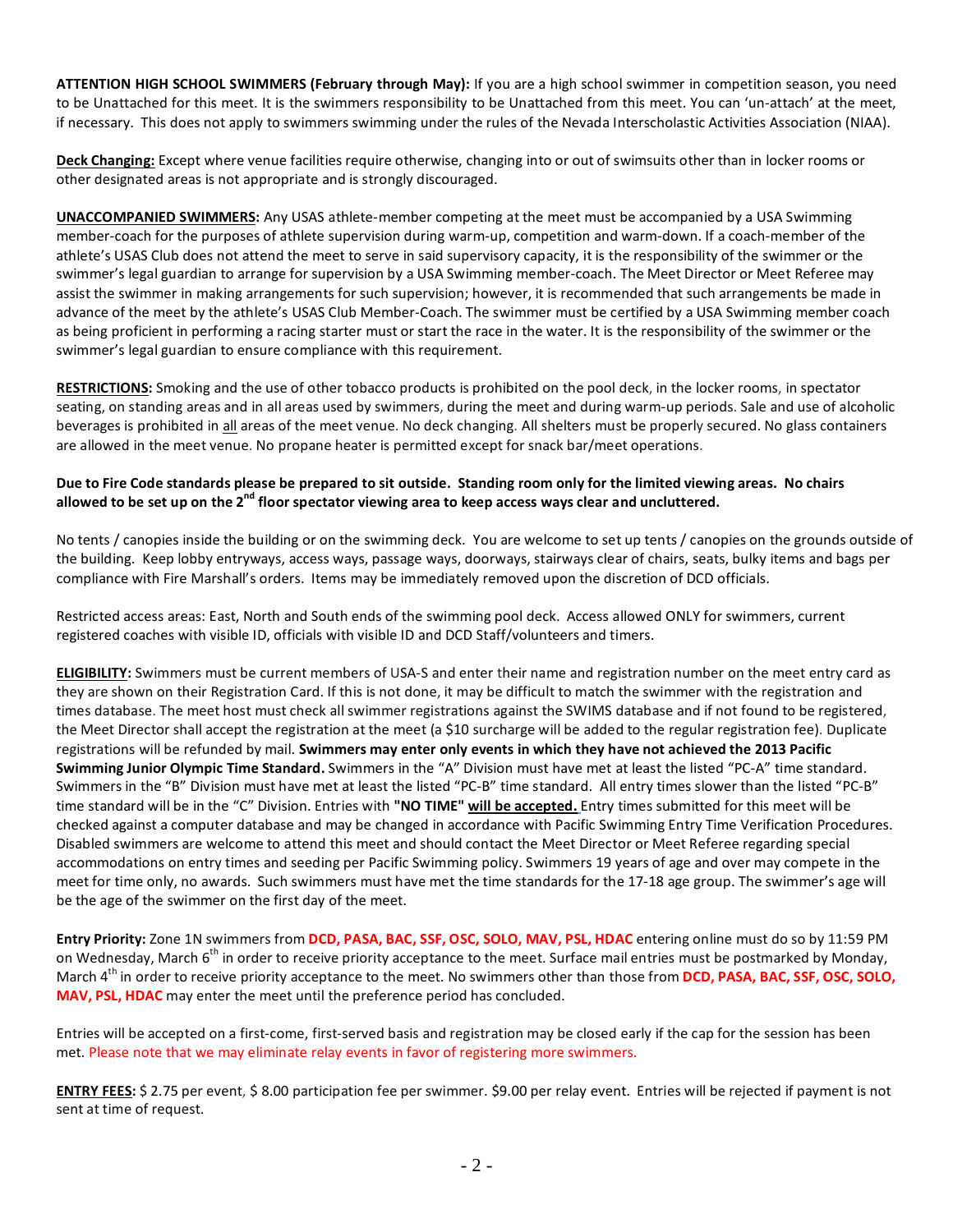### **Make your check payable to: Daly City Dolphins Mail Entries to:** C/o Cesar Fonsecal

195 Northridge Dr. Daly City, CA, 94015

**MAILED OR HAND DELIVERED ENTRIES**: Entries must be on the attached consolidated entry form. Forms must be filled out completely and printed clearly with swimmers best time. Entries must be entered using the current Pacific Swimming form. Entries must be postmarked by midnight, Monday, March  $11^{th}$  or hand delivered to the above address, by Wednesday, March  $13^{th}$ , 2013 at 5:00pm. No late entries will be accepted. No refunds will be made, except mandatory scratch downs. Requests for confirmation of receipt of entries should include a self-addressed envelope.

# **ONLINE ENTRIES:** You may enter this meet online or by U.S. mail. To enter on-line go to

**<http://ome.swimconnection.com/pc/dcd20130323>**. To receive an immediate entry confirmation this method requires payment by credit card. Swim Connection LLC charges a processing fee for this service, equal to \$1 per swimmer plus 5% of the total Entry Fees. Please note that the processing fee is a separate fee from the Entry Fees. If you do not wish to pay the processing fee, enter the meet using a mail entry. **Entering online is a convenience, is completely voluntary, and is in no way required or expected of a swimmer by Pacific Swimming.** Online entries will be accepted through 11:59 PM on Wednesday, March 13<sup>th</sup>, 2013.

**RELAYS:** Relays will be competed at the discretion of the Officials, in concurrence with the attending Coaches depending on the projected session timeline. Relay events may be eliminated in favor of registering more swimmers or to ensure that the meet ends at a reasonable time. Coaches will meet at the beginning of each day to determine whether to hold relay events for that day. Relays will be deck entered only, due by 11:00 AM on the day of the event.

**CHECK-IN:** The meet will be deck seeded. Swimmers must check-in at the Clerk-of-Course. Close of check-in for all events shall be no more than 60 minutes before the estimated time of the start of the first heat of the event. No event shall be closed more than 30 minutes before the scheduled start of the session . Swimmers who do not check-in will not be allowed to compete in the event.

**SCRATCHES:** Swimmers entered in an individual event who have checked in for that event, must swim in the event unless they notify the clerk of the course before seeding for that event has begun. Failure to swim an event will result in being barred from their next individual event on that day or the next meet day, whichever is first. Exception: No penalty shall apply for failure to withdraw or compete in an individual event if the referee is notified in the event of illness or injury and accepts the proof thereof, or it is determined by the referee that the No-Show is caused by circumstances beyond the control of the swimmer.

**AWARDS:** Medals will be awarded to the first three finishers of each event. "A" time medals will be given to swimmers achieving a new "PC-A" times, regardless of place achieved in the event. All awards must be picked up at the meet by coaches at the end of each session. Awards will not be mailed.

**ADMISSION:** Free. A two-day program will be available for a reasonable fee.

**REFRESHMENTS:** A snack bar will be available each day. Coaches and working deck officials will be provided lunch. Hospitality will serve refreshments to timers and volunteers.

**MISCELLANEOUS:** No overnight parking is allowed. Facilities will not be provided after meet hours. No FLASH photography. Restricted parking is reserved only for Meet Officials. Unauthorized parking of vehicles can be towed. No chairs allow on the second floor viewing area. DCD meet officials reserve the option of removing these chairs. DCD officials, at their discretion, can order offenders to leave the property / meet venue. Lost & Found in main lobby.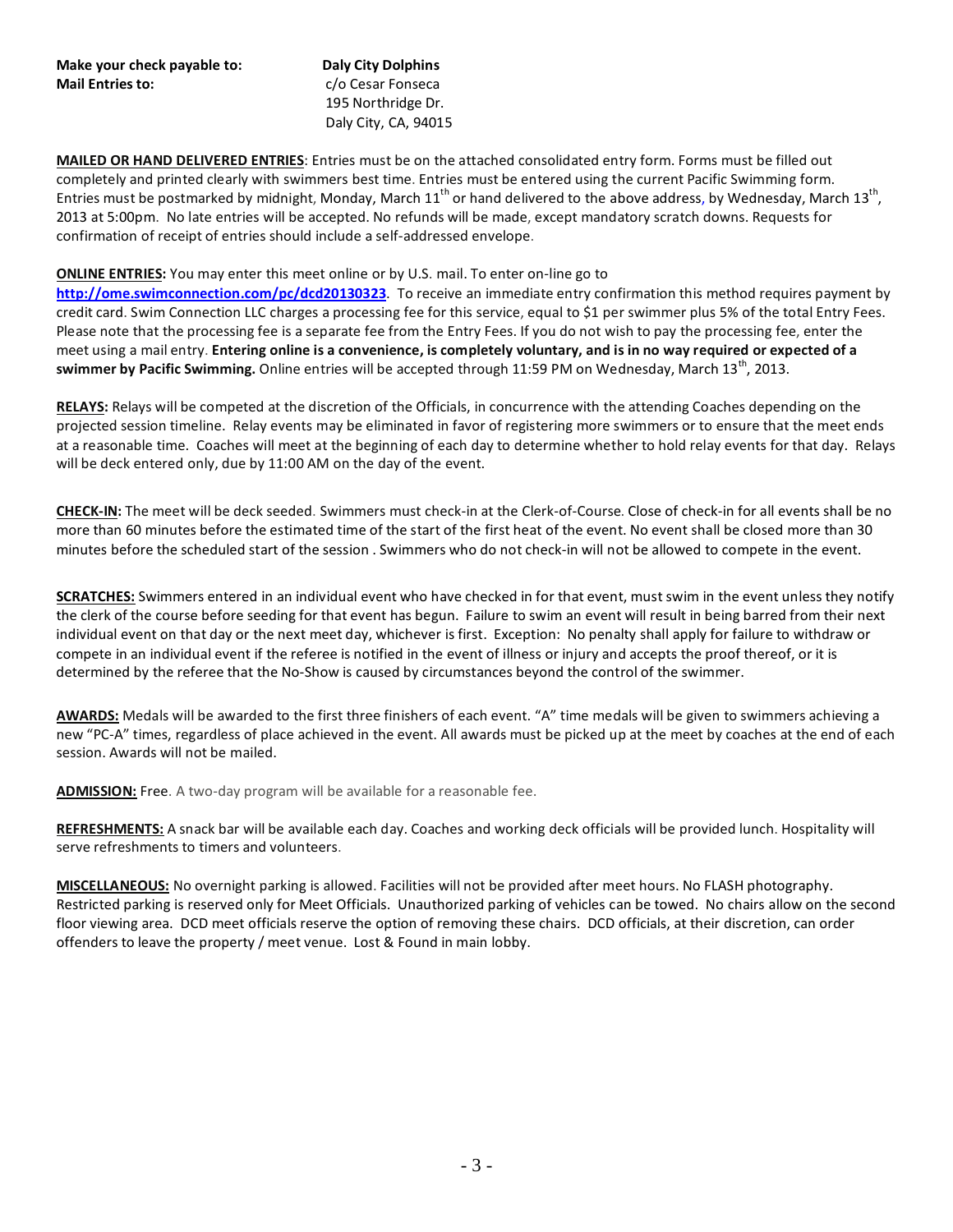**MINIMUM OFFICIALS:** All available USA Swimming member certified officials are welcomed and encouraged to work at this meet. As the number of certified officials allows, interested parents/trainees are also welcome to shadow working officials for education and/or mentoring. Participating clubs are requested to provide at least the following number of certified and carded officials for each session:

| Number swimmers per team per | # of trained and certified officials |  |  |  |
|------------------------------|--------------------------------------|--|--|--|
| session                      | required                             |  |  |  |
| $0 - 24$                     |                                      |  |  |  |
| $25 - 50$                    |                                      |  |  |  |
| 51-75                        |                                      |  |  |  |
| 76 - 100                     |                                      |  |  |  |
| $101$ and up                 | 4 and up (1 for every 25 swimmers)   |  |  |  |

| Saturday, March 23, 2013  |                     |  | Sunday, March 24, 2013 |                           |  |
|---------------------------|---------------------|--|------------------------|---------------------------|--|
| Event                     | <b>Boys Event #</b> |  | <b>Girl Event #</b>    | Event                     |  |
| 13 & Over 200 Free        | $\overline{2}$      |  | 27                     | 13 & over 50 free         |  |
| 11-12 100 Free            | 4                   |  | 29                     | 11-12 200 Breast          |  |
| 8 & Under 50 Breast       | 6                   |  | 31                     | 8 & Under 25 Back         |  |
| 9-10 50 Breast            | 8                   |  | 33                     | 9-10 50 Back              |  |
| 11-12 50 Breast           | 10                  |  | 35                     | 11-12 100 Back            |  |
| 13 & Over 100 Breast      | 12                  |  | 37                     | 13& Over 200 Back         |  |
| 8 & Under 50 Fly          | 14                  |  | 39                     | 9-10 100 Free             |  |
| 9-10 100 Fly              | 16                  |  | 41                     | 8 & under 50 Free         |  |
| 11-12 100 Fly             | 18                  |  | 43                     | 11-12 50 Fly              |  |
| 13 & Over 200 Fly         | 20                  |  | 45                     | 8 & Under 100 IM          |  |
| 8 & Under 25 Free         | 22                  |  | 47                     | 9-10 200 IM               |  |
| 9-10 200 Free             | 24                  |  | 49                     | 11-12 200 IM              |  |
| 11-12 500 Free            | 26                  |  | 51                     | 13 & Over 400 IM          |  |
| 8 & Under 100 Free Relay  | 102                 |  | 107                    | 8 & Under 100 Medley Rela |  |
| 10 & Under 200 Free Relay | 104                 |  | 109                    | 10 & Under 200 Medley Rel |  |
| 11-12 400 Free Relay      | 106                 |  | 111                    | 11-12 400 Medley Relay    |  |
|                           |                     |  |                        |                           |  |

# **EVENTS**

| Saturday, March 23, 2013 |                           |                     |
|--------------------------|---------------------------|---------------------|
| Girls Event #            | Event                     | <b>Boys Event #</b> |
| 1                        | 13 & Over 200 Free        | 2                   |
| 3                        | 11-12 100 Free            | 4                   |
| 5                        | 8 & Under 50 Breast       | 6                   |
| 7                        | 9-10 50 Breast            | 8                   |
| 9                        | 11-12 50 Breast           | 10                  |
| 11                       | 13 & Over 100 Breast      | 12                  |
| 13                       | 8 & Under 50 Fly          | 14                  |
| 15                       | 9-10 100 Fly              | 16                  |
| 17                       | 11-12 100 Fly             | 18                  |
| 19                       | 13 & Over 200 Fly         | 20                  |
| 21                       | 8 & Under 25 Free         | 22                  |
| 23                       | 9-10 200 Free             | 24                  |
| 25                       | 11-12 500 Free            | 26                  |
| 101                      | 8 & Under 100 Free Relay  | 102                 |
| 103                      | 10 & Under 200 Free Relay | 104                 |
| 105                      | 11-12 400 Free Relay      | 106                 |

 $\Rightarrow$  13-18 individual events will be swum together but scored separately as 13-14 and 15-18

 $\Rightarrow$  Relay events may be eliminated in favor of registering more swimmers or to ensure that the meet ends at a reasonable time. Coaches will meet at the beginning of each day to decide whether to hold relays for that day.

 $\Rightarrow$  Relay Fee: \$9.00 per swimmer per relay event, due by 11 am on the day of the event.

Use the following URL to find the time standards: http://www.pacswim.org/page/times\_standards.shtml